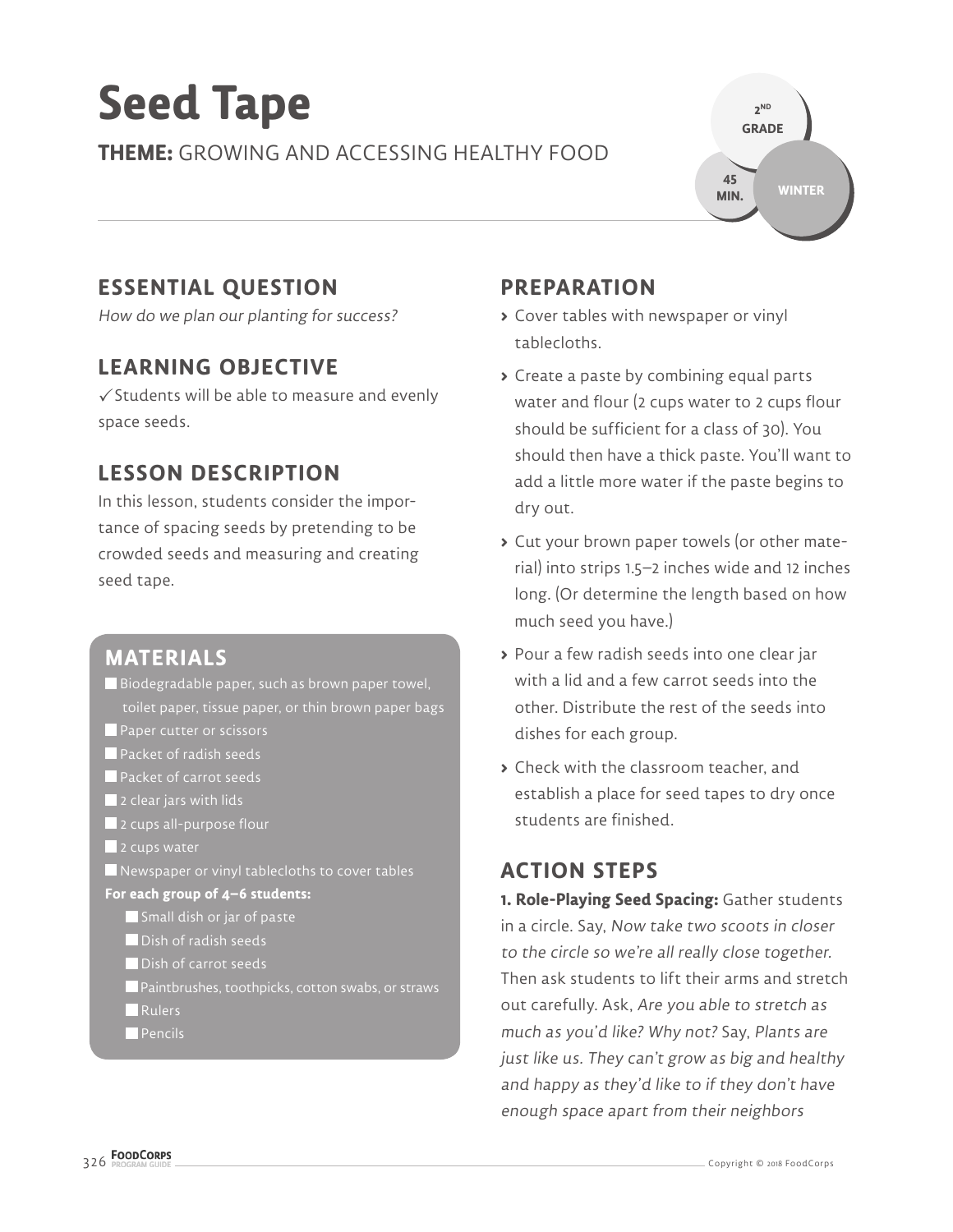(including plants we didn't plant, which is why we weed!). Explain that gardeners often "thin" plants after they've sprouted to make room for them to grow. Have a student walk around the circle, tapping every other student on the shoulder and having that student step out of the circle, as if they've been thinned. Say, Sometimes we eat plants that we've thinned, but other times they just end up in the compost pile. Ask students for an alternative solution to thinning. Get to the idea of spacing the seeds farther apart. Have the thinned plants return to the group, and now ask everyone to take three scoots back and try to stretch and grow, pretending they're a plant again. Ask, Does that feel better? **(5 min.)**

**2. Explain the Activity:** Say, Today we're going to make seed tape, which gardeners sometimes use to make it easier to give their seeds space right from the start. We'll measure how far apart our seeds should be, and we'll paste the seeds onto our paper. In the spring, when it's time to plant outdoors, we'll put our seed tape in the ground, for perfectly spaced root vegetables! Pass jars of radish and carrot seeds around the circle, and have students make observations, comparing and contrasting them. **(5 min.)**

**3. Model:** Using the board and some magnets or a document camera, demonstrate for students how to use a ruler to mark their strip of paper every two inches and how to put a dot of paste on each mark, and add one or two carrot seeds on each spot. Explain that it's sometimes okay to put two seeds because not every seed sprouts every time, but if we put more than that, it defeats the idea of making our seed tape. Then show

them how to fold the paper in half over the seed. Say, It's like we're putting our seeds to bed until it's time for them to wake up in the ground in the spring! **(5 min.)**

**4. Measuring:** Have students clear their desks. Pass out a paper strip, as well as rulers and pencils, to each student. Let students decide whether to make radish or carrot seed tape, or assign pairs or tables to make a certain kind. Have students make a mark every inch for the radish and every two inches for the carrots. Incorporate some math. Ask students, How many carrot seeds will fit onto our strip if they're spaced two inches apart? How many radish seeds fit on the same length? So how many more radish seeds than carrot seeds are we able to plant in the same space? **(10 min.)**

**5. Making Seed Tape:** Have groups of students share dishes of paste and dishes of seeds. Remind students to share and only take what they need. Circulate through the room, checking in with students and providing guidance where needed. Remind students to fold the paper over and gently press to secure it and put their seeds to bed. Have students write their names on their seed tape, and show them where to put them to dry. If you intend to plant in the school garden in the spring with these students, let the seed tape dry, and store it in a sealed container. Otherwise, you may want to send students home with their seed tape. If you covered your tables with newspaper, and you have a worm bin, gather and shred the paper to add to your worm bin during cleanup. **(15 min.)**